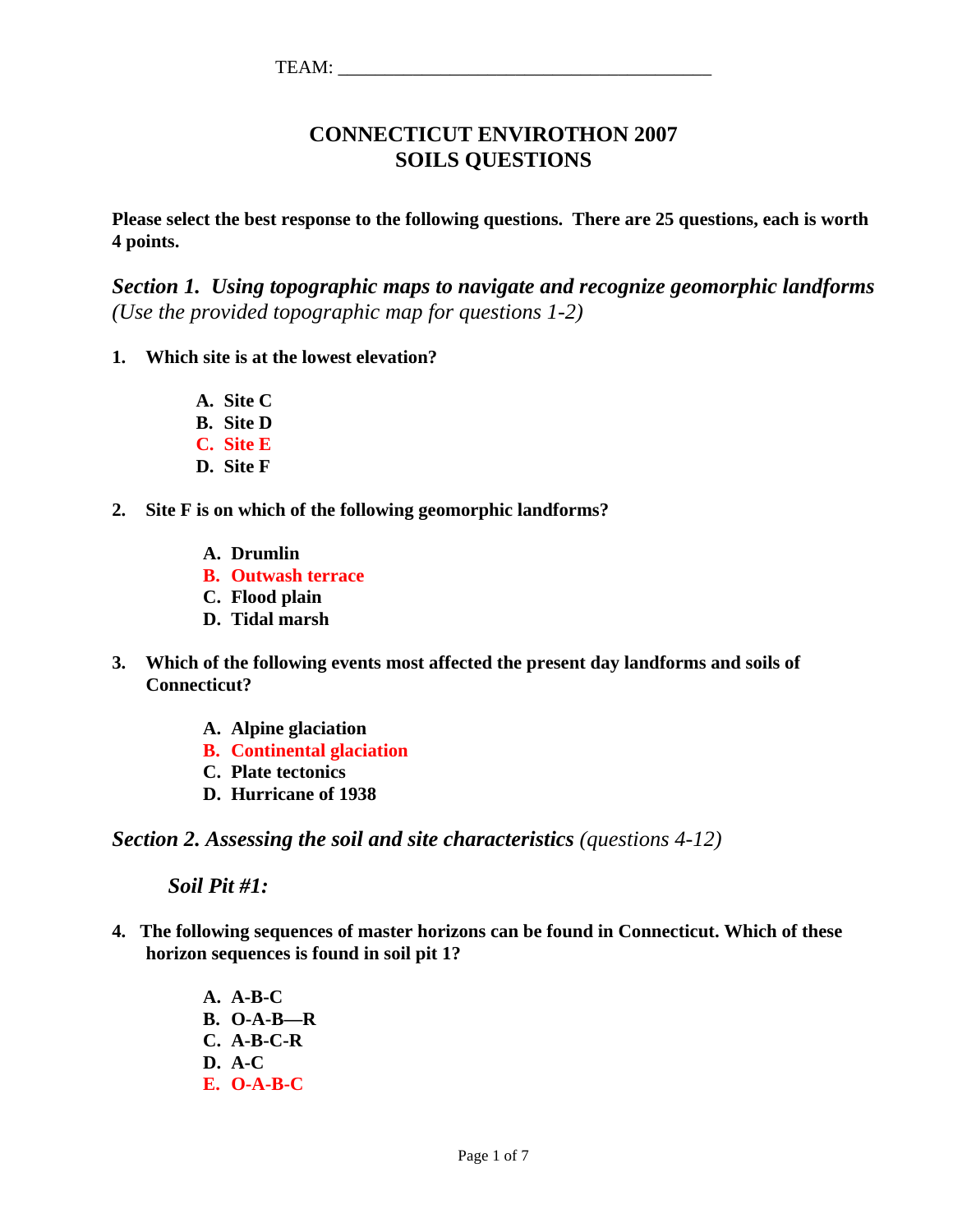- **5. What is the soil texture of the subsoil in pit 1?** 
	- **A. Coarse sand or loamy sand**
	- **B. Moderately coarse sandy loam or fine sandy loam**
	- **C. Medium loam, silt loam, sandy clay loam**
	- **D. Moderately fine silty clay loam or clay loam**
	- **E. Fine clay, silty clay, or sandy clay**
- **6. What is the parent material of the soil in pit 1?** 
	- **A. Glacial outwash**
	- **B. Glacial till**
	- **C. Recent alluvium**
	- **D. Marine sediments**
- **7. What is depth to the seasonal high water table in soil pit 1?** 
	- **A. 0 to 10 inches**
	- **B. 10 to 20 inches**
	- **C. 20 to 30 inches**
	- **D. No evidence of high water**
- **8. Three part question:** 
	- **a) What is the map unit symbol and complete name of the soil mapped at Soil Pit 1?**

 **38C Hinckley gravelly sandy loam, 3 to 15 percent slopes** 

**b) Using the brief map unit descriptions from the** *Winding Trails Soil Survey Information* **booklet***,* **does the soil profile of the pit fit a typical Hinckley profile?** 

**Yes No (circle one)** 

**c) What is the most critical observation you made to support your answer in part b? Explain.** 

**Not gravelly or very gravelly in the A or B horizons, but the texture of the fine earth fraction (sandy loam in the A and loamy sand or sand in the B horizon) is OK for Hinckley.**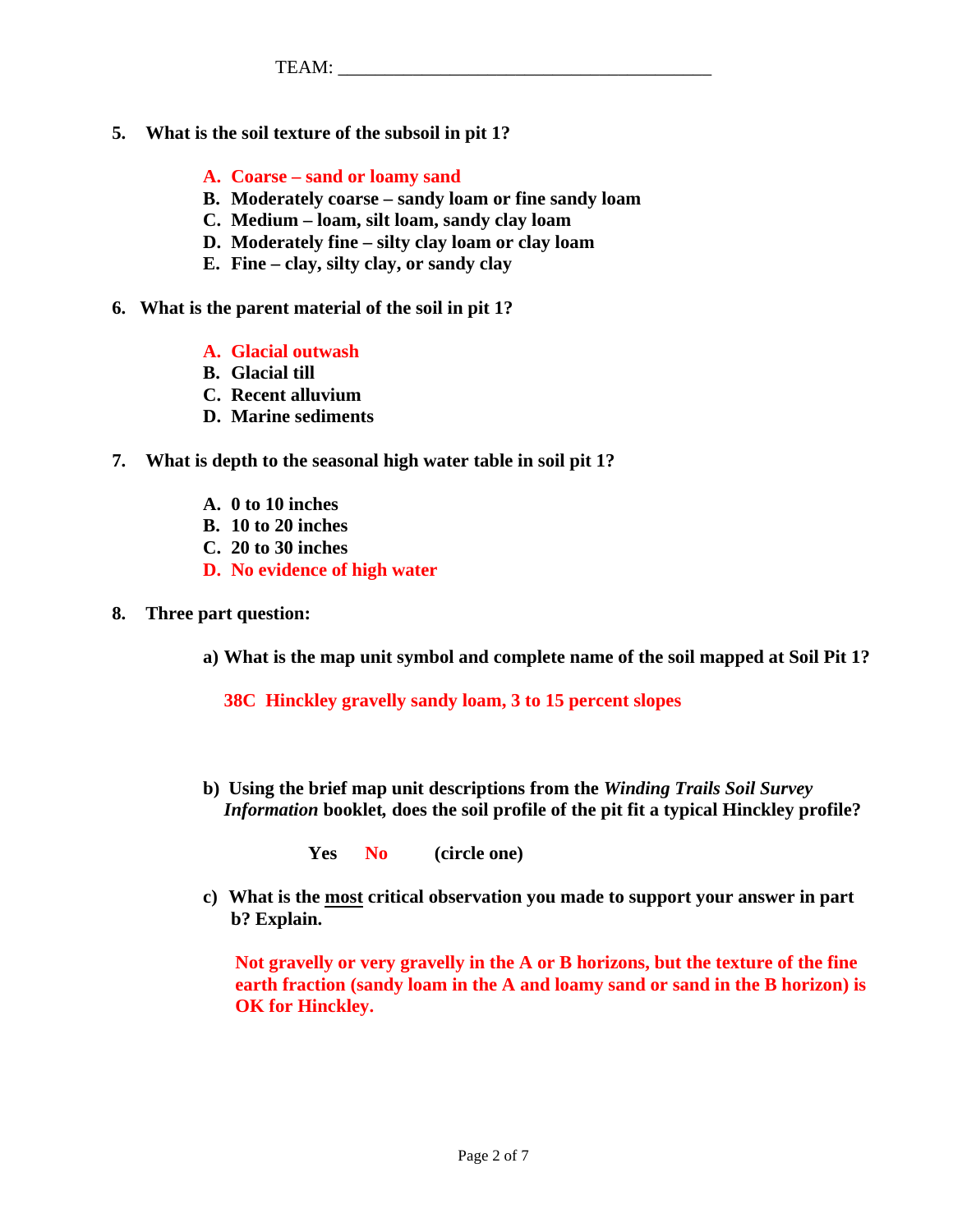*Soil Pit #2:* 

- **9. How thick is the topsoil layer in soil pit 2?** 
	- **A. 0 inches**
	- **B. 1 to 2 inches**
	- **C. 2 to 10 inches**
	- **D. Thicker than 10 inches**

### *Soil in the tray:*

#### **10. Two part question:**

**a) Examine the soil profile in the tray. Now look at the provided topographic map of the Winding Hills area. Which location did this soil profile most likely come from?** 

- **A. Location C**
- **B. Location D**
- **C. Location E**
- **D. Location F**

**b) Name the most important soil feature or property you used to answer the first part of this question.** 

 **Buried A horizon indicates flood plain.** 

### *Comparisons:*

- **11. Two part question. Compare the color of the B horizons of Soil Pit 1 and Soil Pit 2.** 
	- **a) What differences do you see in the soil colors?**

 **Soil pit 2 has redoximorphic features and the color of the matrix of the B horizon is much brighter brown in soil pit 1.** 

- **b) What is the cause for the soil color differences?** 
	- **A. Carbonate accumulations**
	- **B. Clay accumulations**
	- **C. Oxidation and reduction of iron**
	- **D. Oxidation and reduction of sulfur**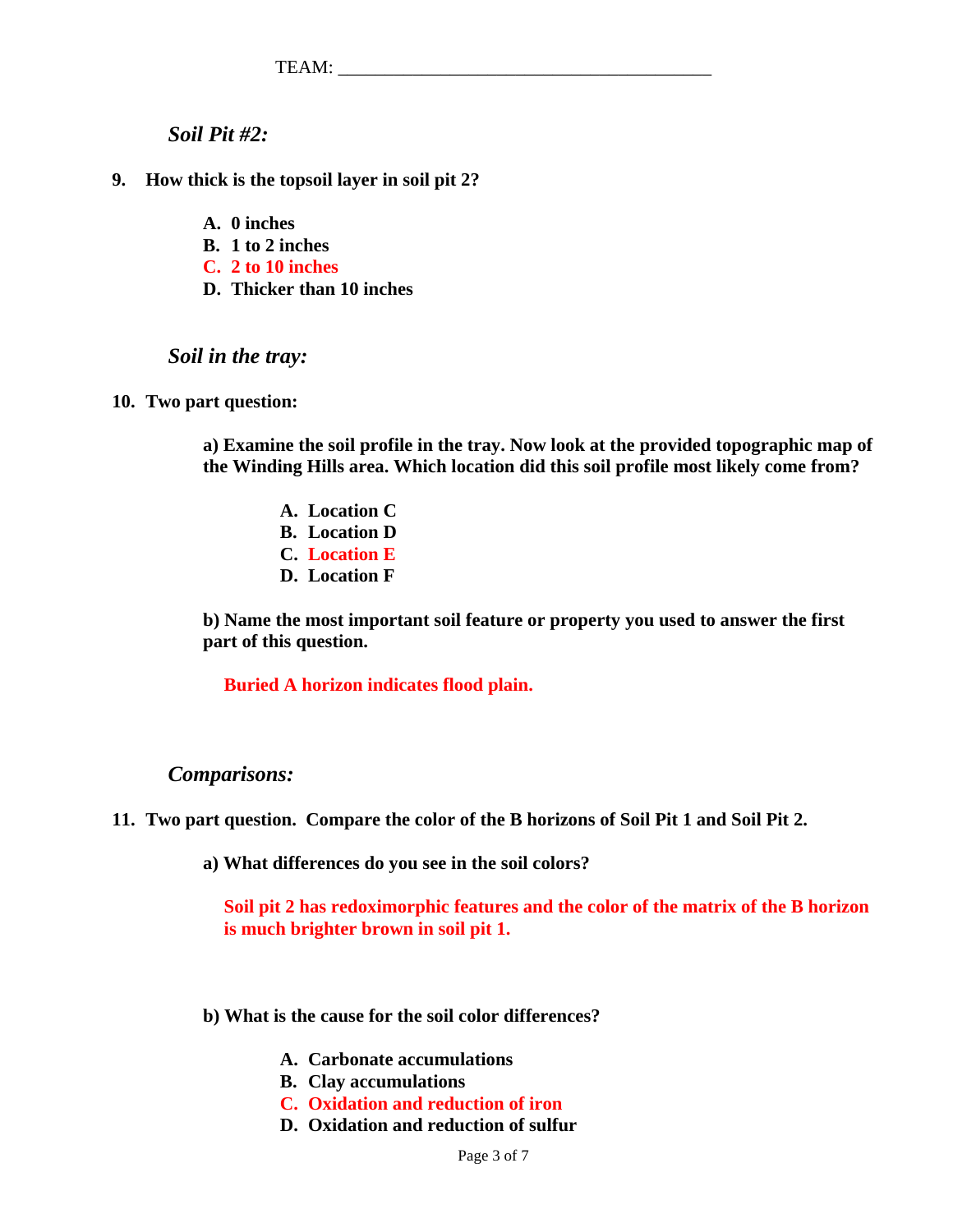- **12. Two part question:** 
	- **a) You are a consultant hired to evaluate sites for a proposed biomass energy plant. Which soil type would be the best choice for the location of the energy plant?** 
		- **A. Soil pit 1**
		- **B. Soil pit 2**
		- **C. Tray sample**
	- **b) Why did you exclude the other two soils from consideration as building sites for the energy plant?**

 **Soil is too wet in Soil pit 2 and tray sample. Also tray sample is subject to flooding.**

*Section 3. Using the Web Soil Survey (questions 13-14)* 

- **13. Circle the correct answers to the following statements about the Web Soil Survey:** 
	- **a) Users can make soil maps for locations in all 50 states**

 **True or False** 

**b) In order to set the scale of your map in web soil survey, you must measure a known distance on your computer screen with a ruler** 

### **True or False**

**c) The soil maps never show special point features (such as wet spots and rock outcrops)** 

 **True or False** 

**d) Users must define an "Area of Interest" after viewing the soil map** 

 **True or False**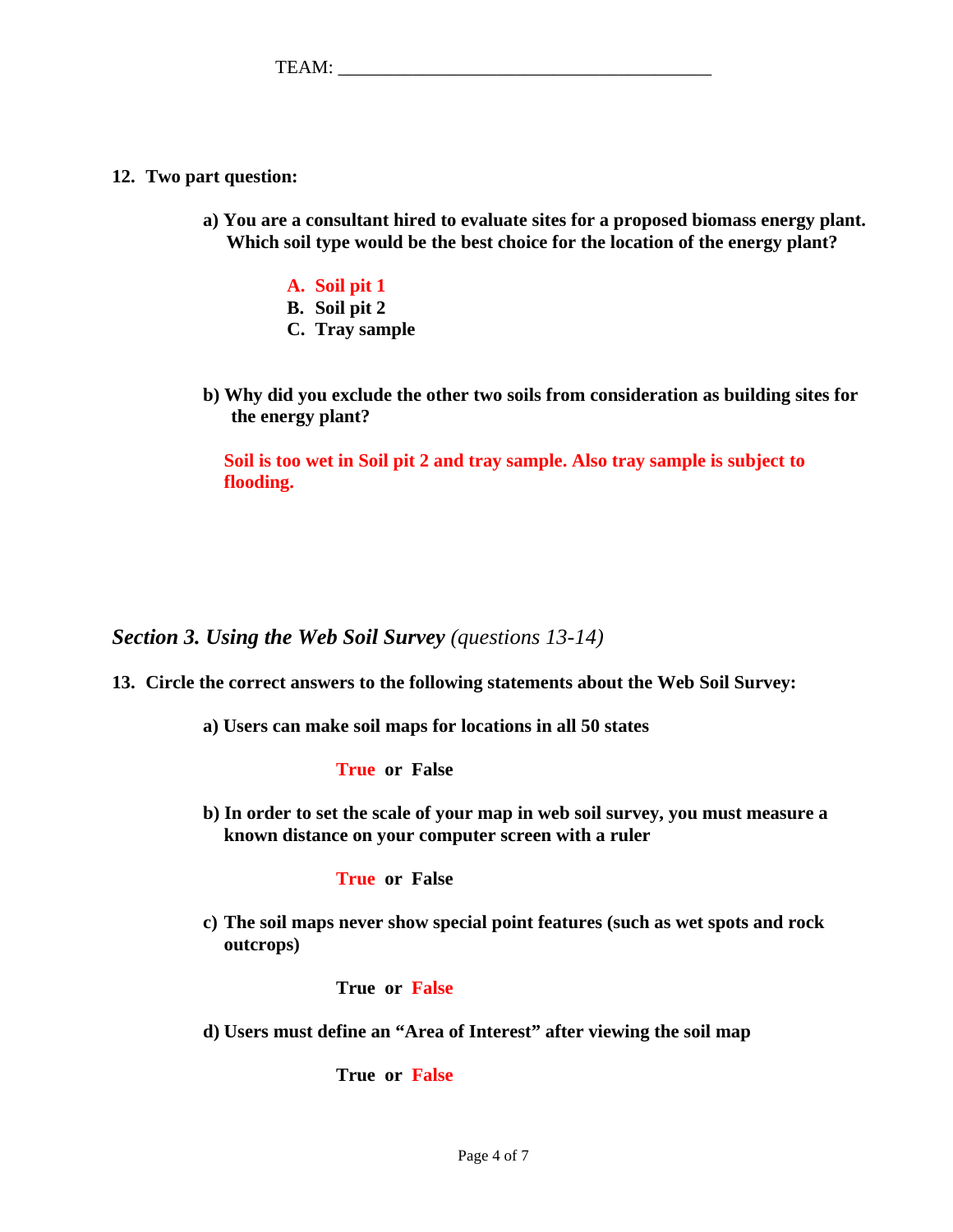- **14. The maps in the CT soil survey were made originally at a scale of 1:12,000. If an area on one of the soil maps was displayed at a scale of 1:6000:** 
	- **A. The new map would show twice as many soil map units as the original**
	- **B. The new map would show half as many soil map units as the original**
	- **C. The new map would show the same number of soil map units as the original**
	- **D. None of the above**

*Section 4. Using the information from the Custom Soil Resource Report for Winding Trails (questions 15-17)*

- **15. Two part question:** 
	- **a) Is the map unit in which Soil Pit 2 pit is located considered a State of Connecticut Inland Wetland? Yes**
	- **b) Where did you find your answer (be specific)? Map unit 107 is listed as CT wetland in the soil report on page 45.**
- **16. Name all of the major and minor components of the "Limerick and Lim soils" map unit and list the percent of the map unit for each component.**

 **Limerick 50% Lim 30% Saco 8% Rippowam 5% Winooski 3% Bash 2% Hadley 2%** 

- **17. There are camp sites at Winding Trails in the area shown as "C" on the topographic map.** 
	- **a) What does the soil survey report list as the rating class (and limiting features) for camp areas, paths and trails, and picnic areas at location C?**

**29B – Not limited for camp areas, paths and trails, and picnic areas** 

**29C – Somewhat limited for camp areas (slope), not limited for paths and trails, Somewhat limited for picnic areas (slope)** 

 **p. 42**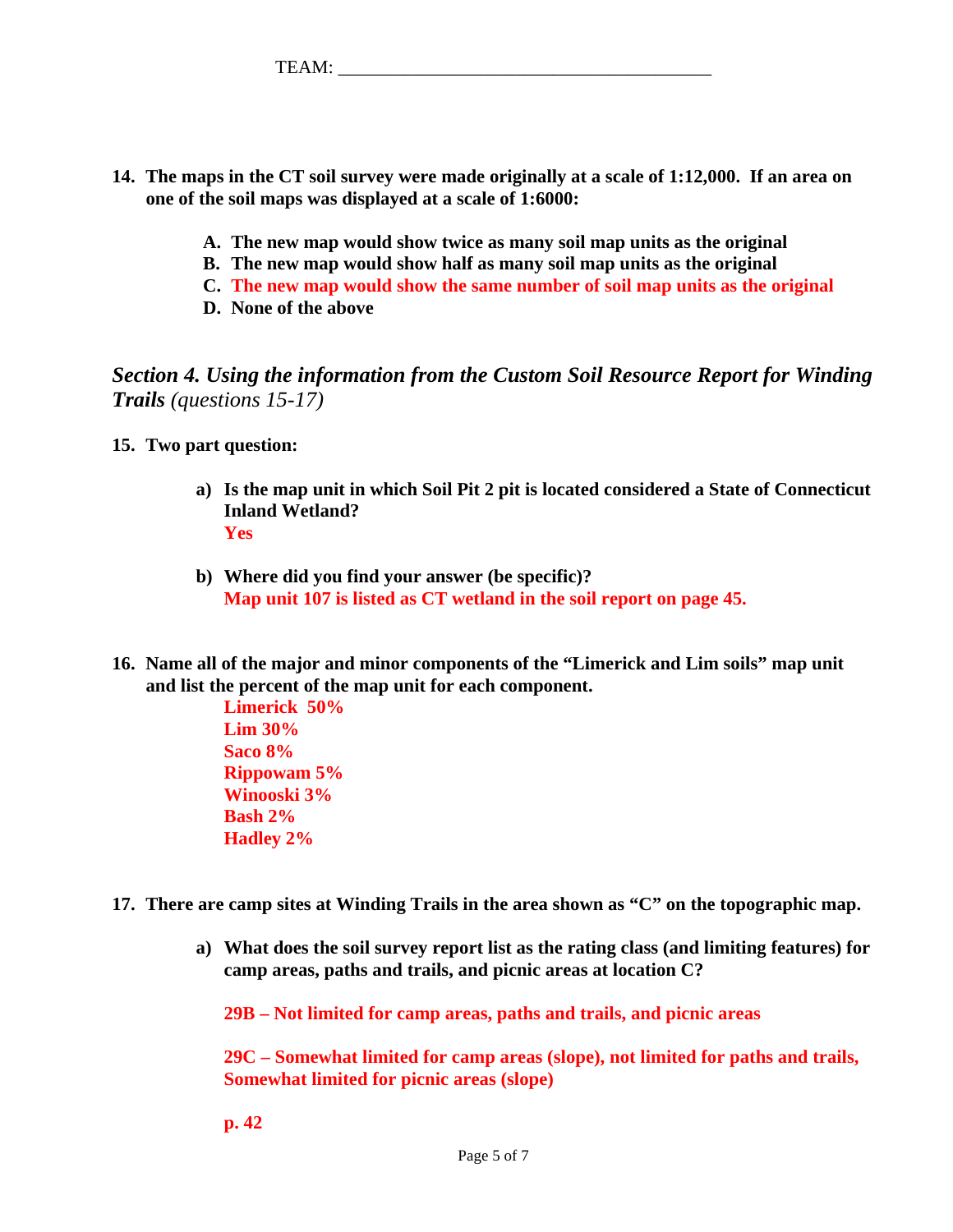**b) Winding Trails would like to create a new area of campsites within 250 feet of Soil Pit 1. Discuss the suitability of this area for campsites. Be specific with your answer and cite the information you used from the soil survey report.** 

**All three of the map units within 250 feet have limitations:** 

**38C – somewhat limited (gravel content, slope)** 

 **107 – very limited for Limerick and Lim (depth to saturated zone, flooding)** 

 **23A – somewhat limited for Sudbury (depth to saturated zone)**

 **Info from table p. 42 and 43 of the Winding Trails Soil Survey Report.** 

*Section 5. Soil properties and characteristics (questions 18-25)* 

**18. Two of the five soil forming factors are parent material and climate. Name two of the other factors:** 

**Topography Time Organisms** 

- **19. Which of the following is characteristic of a typical soil in an urban area?** 
	- **A. Good soil structure**
	- **B. Soil compaction**
	- **C. High organic matter content**
	- **D. Lower soil temperature**

**20. Soil that has more \_\_\_\_\_\_\_\_\_\_\_\_\_\_\_\_\_\_\_\_\_\_ is generally more erodible?** 

- **A. Sand**
- **B. Silt**
- **C. Clay**
- **D. Organic matter**
- **21. Which of the following may be agricultural nonpoint source pollutants?** 
	- **A. Manure**
	- **B. Pesticides**
	- **C. Nitrogen**
	- **D. Soil**
	- **E. All of the above**